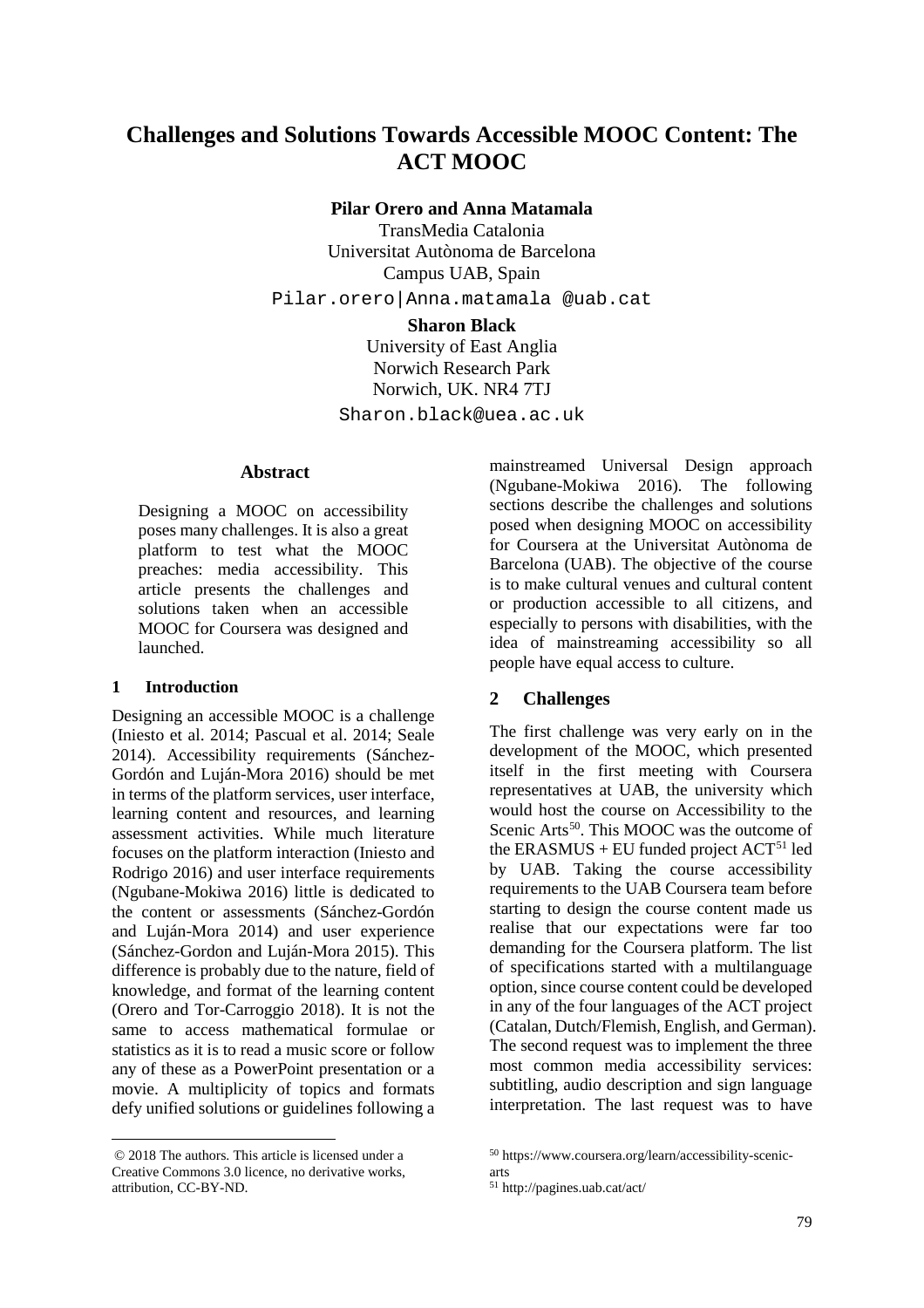accessibility in the student/platform interaction. While we had their full attention with regards to our accessibility requirements, the UAB Coursera team was unable to offer any solutions beyond machine transcribed subtitles irrespective of their quality.

## **3 Solutions**

Given the fact the course was on accessibility, it followed the United Nations Convention on the Rights of Persons with Disabilities <sup>[52](#page-1-0)</sup> (CRPD) "nothing about us without us". To this aim persons with disabilities were part of the project from design to testing both the content and its accessibility.

For the first issue of multilingualism Coursera offered a monolingual approach. There was always the possibility of generating four identical courses in the four languages. Moreover, this possibility was reduced to two, since Coursera does not support either Catalan or Dutch/Flemish. This is an interesting situation since UAB has to offer courses in. The solution in this case was to use subtitles. Part of the aim of ERASMUS+ is to promote the wealth of EU languages, and reducing a course to English worked against this EU identified strength: multilingualism and multiculturalism. The ACT MOOC promoted the use of the different languages for instruction, with the use of quality purpose made subtitles in English.

The second challenge was the use of accessibility services, or at least the three most popular: subtitling, audio description and sign language interpreting. While the option of automatic same language automatic subtitling is offered by default, this was the only service available, Coursera being partial to quality. The possibility of adding audio description or sign language meant changes in the player. A petition was addressed to Coursera, and at the time of writing this paper we have had no reply.[53](#page-1-1)

Offering sign language through a different but complementary platform was dismissed. Issues regarding parallel platforms with signed content was a choice, dismissed due to issues such as synchronisation of the signed content in one platform i.e. YouTube or Vimeo, and the course content in Coursera.

The other accessibility service is audio description. Audio description offers visual and audio information as a complementary audio narrative (Matamala and Orero 2016). From the interaction with UAB Coursera representatives it was clear that this service was not high in the list of implementations to the course platform. The inclusion of audio description would affect the player, and would also require the production of both the audio description and its delivery either by a human recorded voice or by text to speech technology (Fernández-Torné and Matamala 2015). The solution found was to apply Romero-Fresco's (2012) concept of Accessible Filmmaking "as a potential way to integrate AVT and accessibility during the filmmaking process through collaboration between filmmakers and translators." To this aim it was decided that all course material would integrate the audio description as part of the course content itself.

The MOOC structure was developed with a view to replicating the chronological order of a cultural event: pre-production, production, and post-production. Based on existing literature on MOOC design (Yousef and Wosnitza 2014; Salmon et al. 2016), it was decided to deliver the content by means of videos supported by<br>PowerPoint presentations, tasks and presentations, tasks and assignments. Videos were presented by one of the instructors, who shared the screen as a talking head with a power point presentation. The audio description strategy was to create a self-audio description resembling an audio introduction (Fryer and Romero Fresco 2014). Regarding the PowerPoint content, it was agreed it would always be read by the instructor during the video. In this way the MOOC was not fully accessible, but it did offer at least two of the principal accessibility services: subtitling and audio description.

<sup>—&</sup>lt;br>52

<span id="page-1-0"></span>https://www.un.org/development/desa/disabilities/ convention-on-the-rights-of-persons-withdisabilities.html

<span id="page-1-1"></span><sup>53</sup> It should be noted that Coursera was chosen as it is the official platform used by the leading partner – UAB – and since no other university partner in the project had

produced MOOCs or used a platform. Moreover, at present no MOOC platform offers the technology for the many accessibility services needed, such as sign language interpretation, audio description, or multilanguage options. In fact, the only accessibility service provided by most platforms is (automatic) transcription transformed into subtitles.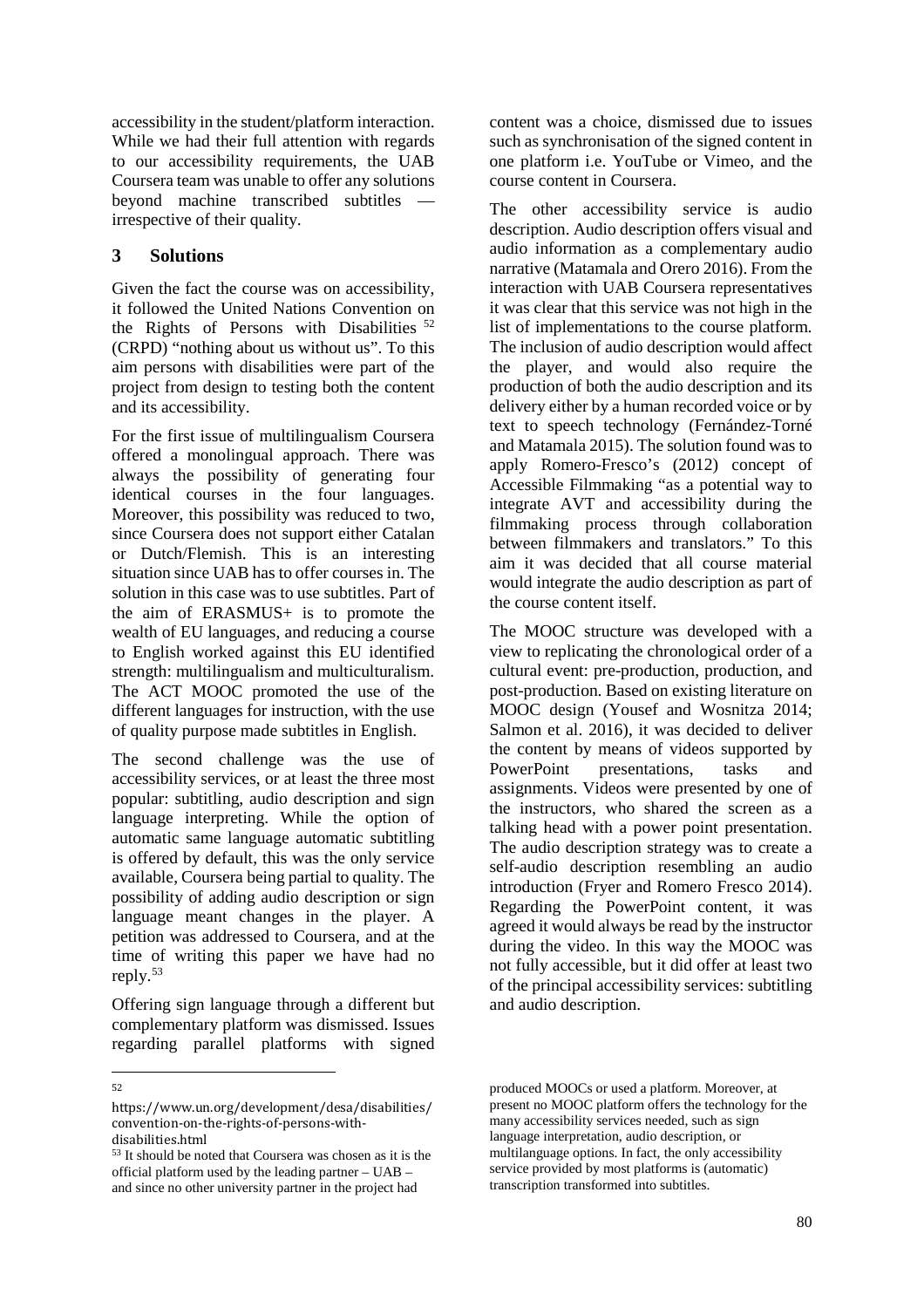## **4 Conclusion**

Designing an accessible MOOC poses many challenges. Access and interaction with the platform is of the greatest interest in academia (Bohnsack and Puhl 2014). The issue of accessibility to the content itself has rarely been studied (Orero and Tor-Carroggio 2018). Adding accessibility services to any MOOC platform has direct implications in terms of the platform interaction, since new icons and player distribution will need to be designed and implemented. For this reason, adopting Romero Fresco's (2012) Accessible Filmmaking principles is a cheap and easy solution. Taking accessibility into consideration as a requirement from the very beginning of the MOOC design process allows for the requirements to be identified as the content is being designed. It helps to identify barriers at the same time as allowing for creative solutions.

## **Credits**

This article is derived from the EU financed project ACT (2015-1-ES01-KA203-015734), and the Catalan Research Agency (2017SGR113).

### **References**

- Bohnsack, M., and S. Phul. 2014. Accessibility of MOOCs. Proceedings of the 14th International Conference of Computers Helping People with Special Needs (ICCHP 2014) 141-144.
- Fernández-Torné, A. and A. Matamala. 2015. Textto-speech vs. human voiced audio descriptions: a reception study in films dubbed into Catalan. Jostrans 24: 61-80.
- Fryer, L., and P. Romero-Fresco. 2014. Audio Introduction. In Maszerowska, A., Matamala, A., Orero, P. (eds) Audio Description. New perspectives illustrated. Amsterdam: John Benjamins, 11-28.
- Iniesto, F., C. Rodrigo and A.M. Teixeira. 2014. Accessibility analysis in MOOC platforms. A case study: UNED COMA and UAB iMOOC. International Conference on Quality and Accessibility of Virtual Learning (CAFVIR 2014) 545-550.
- Iniesto, F., and C. Rodrigo. 2016. Strategies for improving the level of accessibility in the design of MOOC-based learning services. IEEE International Symposium on Computers in Education (SIIE 2016) 1-6.
- Ngubane-Mokiwa, S. A. 2016. Accessibility Strategies for Making MOOCs for People with Visual impairments: A Universal Design for Learning (UDL) Perspective. 8th Pan-Commonwealth Forum on Open Learning (PCF8).
- Matamala, A. and P. Orero (eds) 2016. Researching Audio Description. London: Palgrave Macmillan.
- Orero, P. and I. Tor-Carroggio. 2018. "User requirements when designing learning e-content: interaction for all". In Evangelos Kapros and Maria Koutsombogera (eds), Designing for the User Experience in Learning Systems. Springer International Publishing.
- Pascual, J., C. Castillo, V. García-Díaz and R. González. 2014. Method for analysing the user experience in MOOC platforms. Proceeding of IEEE International Symposium on Computers in Education (SIIE 2014) 157–162.
- Rodrigo, C. and F. Iniesto. 2015. Holistic vision for creating accessible services based on MOOCs, Open Education Global Conference (OE Global 2015) 1-5.
- Romero-Fresco, P. 2012. Accessible filmmaking: Joining the dots between audiovisual translation, accessibility and filmmaking. JosTrans 20: 201- 223.
- [Salmon,](https://onlinelibrary.wiley.com/action/doSearch?ContribAuthorStored=Salmon%2C+Gilly) G., E. Pechenkina, A-M. Chase and B. Ross. 2016. Designing Massive Open Online Courses to take account of participant motivations and expectations. British Journal of Educational Technology BERA 1284-1294.
- Seale, J.K. 2014. E Learning and Disability in Higher Education: Accessibility Research and Practice. London: Routledge.
- Sánchez-Gordon, S. and S. Luján-Mora. 2014. Web Accessibility Requirements for Massive Open Online Courses. Can MOOCs be really universal and open to anyone? Conference on Quality and Accessibility of Virtual Learning (CAFVIR 2014) 530-535.
- Sánchez-Gordon, S. and S. Luján-Mora. 2015. Accessible blended learning for non-native speakers using MOOCs. Proceedings of IEEE International Conference on Interactive Collaborative and Blended Learning (ICBL) 19- 24.
- Sánchez-Gordón, S. and S. Luján-Mora. 2016. Research gaps in accessibility and MOOCs: A systematic literature review 2008-2016.
- Seale, J.K. 2014. E Learning and Disability in Higher Education: Accessibility Research and Practice. London: Routledge.